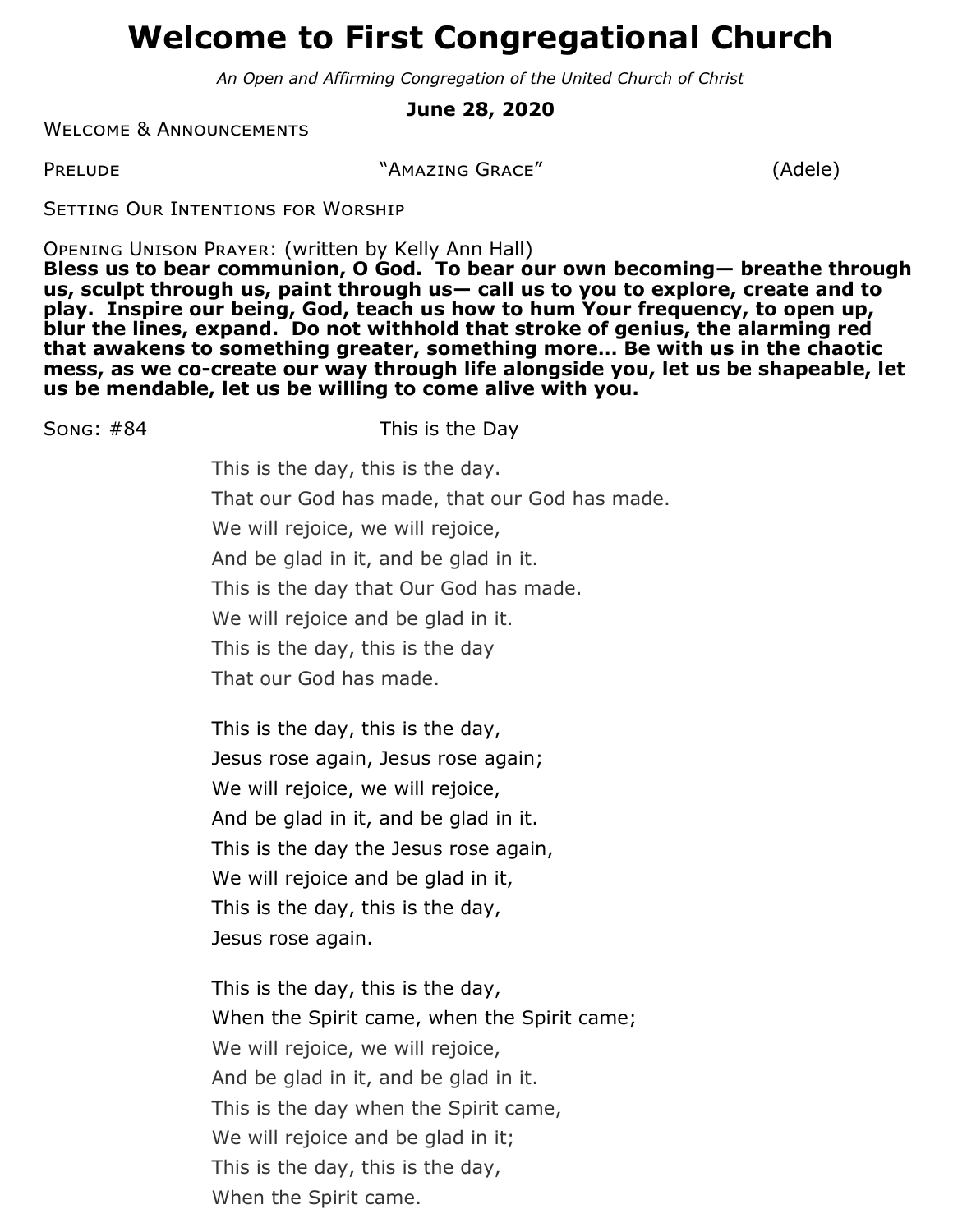Agape Feast

Gospel Lesson(s) Parallel Scriptures (NRSV)

"For those who want to save their life will lose it, and those who lose their life for my sake, and for the sake of the gospel, will save it." (Mark 8:35, NRSV)

"For those who want to save their life will lose it, and those who lose their life for my sake will find it." (Matthew 16:25, NRSV)

"For those who want to save their life will lose it, and those who lose their life for my sake will save it." (Luke 9:24, NRSV)

#### Call to the Feast

#### PRAYER OF ADORATION:

**Living God, you are present in our midst and we praise you. You are tearing down walls of alienation and exclusion. For this, we praise you because, in**  Jesus, you have shown us a way of hospitality, simplicity, prayer, peacemak**ing, and resistance. Because your Spirit makes a new path for us, as we struggle to live in the shadow of doubt and fear. Weak as we are, you fill us with hope. Lover of our souls, you give us joy and we praise you. Amen.**

Signs & Symbols

| <b>SHARING THE FEAST</b>            | "Saving a Flopped Thrown Bowl" (Y.T.)                                              |                        |
|-------------------------------------|------------------------------------------------------------------------------------|------------------------|
| <b>SONG</b>                         | "Golden Breaks the Dawn"                                                           | (Harp & Erhu duet, YT) |
| "MODERN" LESSON                     | "OUR HEARTS SHOULD DO THIS MORE"<br>(Poem by Hafiz, translated by Daniel Ladinsky) |                        |
| SONG:                               | Creator God we Sing                                                                | (Emilia)               |
| VIDEO AND<br><b>CONVERSATION ON</b> | "CRUCIFIED FOR ALL"                                                                | with Malcom Guide      |

Prayers of the People

(*You are invited unmute yourself and share your prayer of joy or sorrow and the gathered body, led by Pastor Emilia will reply "God, hear our prayer.")*

PASTORAL PRAYER "Conjectures of a Guilty Bystander" (A Mystical Vision by Thomas Merton, video by the Work of the People)

Lord's Prayer: (Translation by Neil Douglas-Klotz in Prayers of the Cosmos)

**O Birther! Father-Mother of the Cosmos, focus your light within us - make it useful. Create your reign of unity now-through our fiery hearts and willing hands. Help us love beyond our ideals and sprout acts of compassion for all creatures. Animate the earth within us: we then feel the Wisdom underneath supporting all. Untangle the knots within so that we can mend our hearts' simple ties to each other. Don't let surface things delude us, but free us from what holds us back from our true purpose. Out of you, the astonishing fire, returning light and sound to the cosmos. Amen.**

Setting Our Intentions for the Week Ahead